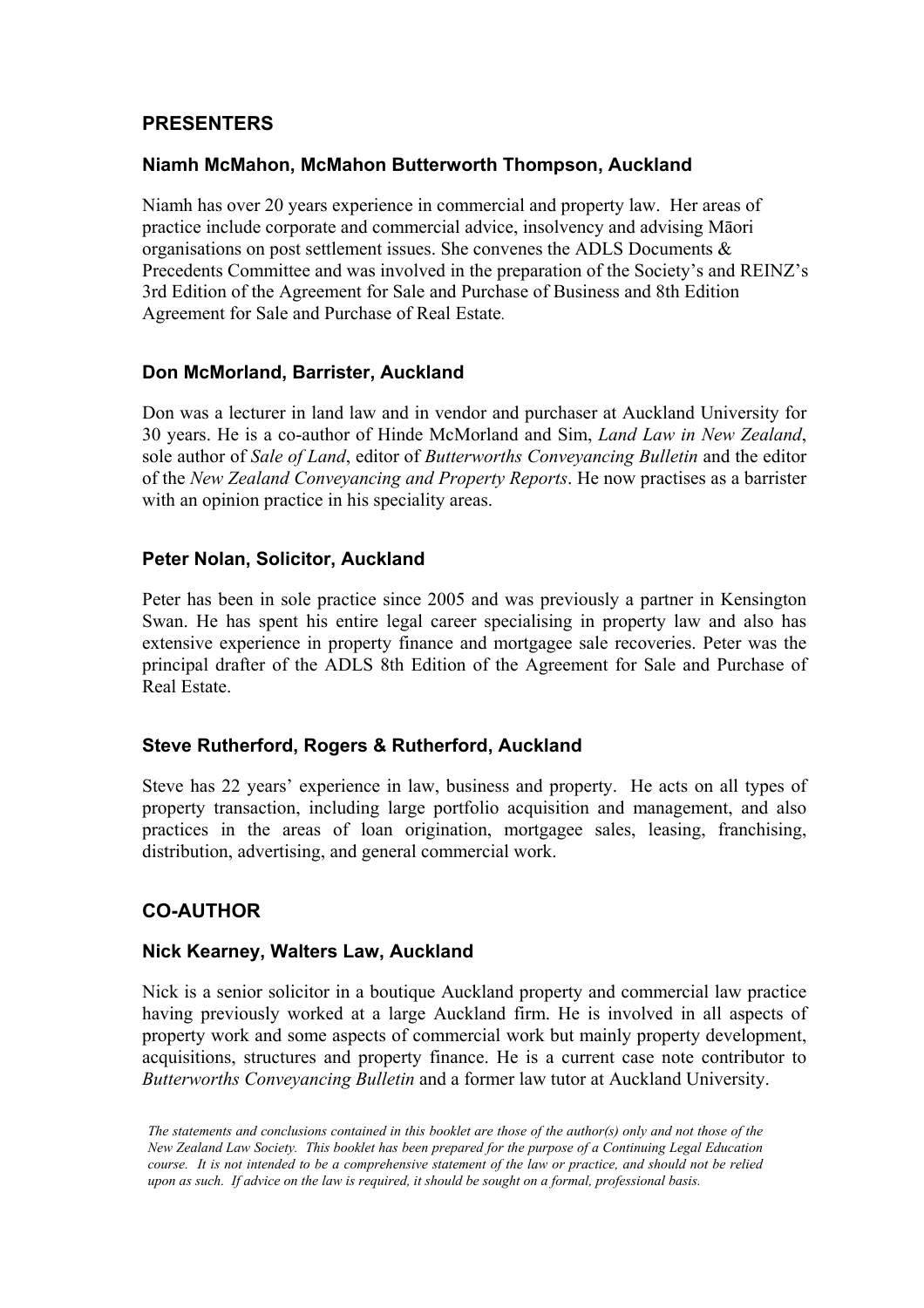# **CONTENTS**

| PART 2: GENERAL RULES RELATING TO DISPOSTITIONS, INSTRUMENTS, TRANSACTIONS, AND PROPERTY  5      |  |
|--------------------------------------------------------------------------------------------------|--|
|                                                                                                  |  |
|                                                                                                  |  |
|                                                                                                  |  |
|                                                                                                  |  |
|                                                                                                  |  |
|                                                                                                  |  |
|                                                                                                  |  |
|                                                                                                  |  |
|                                                                                                  |  |
| (1)                                                                                              |  |
| (2)                                                                                              |  |
|                                                                                                  |  |
|                                                                                                  |  |
|                                                                                                  |  |
|                                                                                                  |  |
|                                                                                                  |  |
|                                                                                                  |  |
|                                                                                                  |  |
|                                                                                                  |  |
|                                                                                                  |  |
|                                                                                                  |  |
|                                                                                                  |  |
|                                                                                                  |  |
| Provisions of Part are supplementary, but subject, to Personal Property Securities Act 1999 in   |  |
|                                                                                                  |  |
|                                                                                                  |  |
|                                                                                                  |  |
|                                                                                                  |  |
|                                                                                                  |  |
|                                                                                                  |  |
| Mortgage secures advances for protection and realisation of security (s 87)  14                  |  |
|                                                                                                  |  |
|                                                                                                  |  |
|                                                                                                  |  |
|                                                                                                  |  |
|                                                                                                  |  |
|                                                                                                  |  |
|                                                                                                  |  |
|                                                                                                  |  |
|                                                                                                  |  |
| Court may order discharge if periodical payments secured are otherwise provided for (ss 115-116) |  |
|                                                                                                  |  |
|                                                                                                  |  |
|                                                                                                  |  |
| Mortgagee accepting interest after expiry of term not to call up without notice (s 118) 19       |  |
|                                                                                                  |  |
|                                                                                                  |  |
|                                                                                                  |  |
|                                                                                                  |  |
|                                                                                                  |  |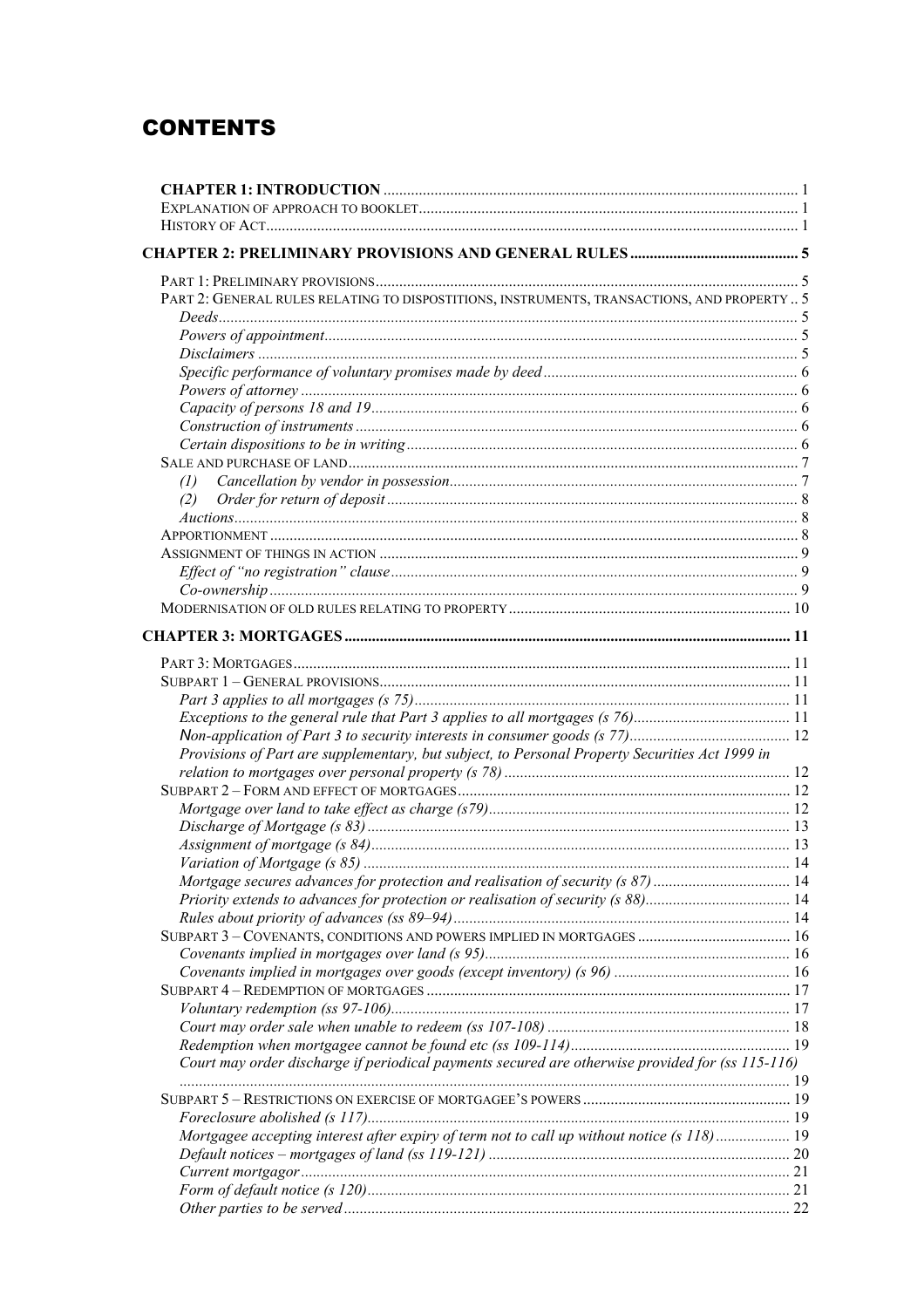| Notice of intention to recover deficiency in relation to mortgages over land (s 122)22            |  |
|---------------------------------------------------------------------------------------------------|--|
|                                                                                                   |  |
| Notice not required before exercising certain powers under mortgage debenture (s 125) 23          |  |
|                                                                                                   |  |
| Transitional provisions for notices given or served before commencement of the Act (s 127) 24     |  |
|                                                                                                   |  |
|                                                                                                   |  |
|                                                                                                   |  |
| Mortgagee may not enter or take physical possession if mortgagee has consented to lease (s138) 25 |  |
|                                                                                                   |  |
|                                                                                                   |  |
| Mortgagee in possession of leasehold estate or interest in land or of leased goods (s 141)  26    |  |
|                                                                                                   |  |
|                                                                                                   |  |
| Mortgagee in possession may manage land, goods or accounts receivable (s 148)27                   |  |
|                                                                                                   |  |
| Mortgagee in possession may protect or repair mortgaged land or goods (s 150) 28                  |  |
|                                                                                                   |  |
|                                                                                                   |  |
|                                                                                                   |  |
|                                                                                                   |  |
|                                                                                                   |  |
| Obligations on mortgagee in possession to give notice, prepare reports, etc (ss 156 to 167) 30    |  |
|                                                                                                   |  |
|                                                                                                   |  |
| Transitional provisions applicable to mortgagees in possession before 1 January 2008 (s 175)  32  |  |
|                                                                                                   |  |
|                                                                                                   |  |
|                                                                                                   |  |
|                                                                                                   |  |
|                                                                                                   |  |
|                                                                                                   |  |
|                                                                                                   |  |
|                                                                                                   |  |
|                                                                                                   |  |
|                                                                                                   |  |
| Payment of surplus to the Crown if current mortgagor cannot be found (s 186) 37                   |  |
|                                                                                                   |  |
| Applications for sale of mortgaged land by Registrar made before 1 January 2008 (s 199)  37       |  |
|                                                                                                   |  |
| SUBPART 8 - LIABILITY TO MORTGAGEE OF PERSON WHO ACCEPTS TRANSFER, ASSIGNMENT, OR                 |  |
|                                                                                                   |  |
|                                                                                                   |  |
|                                                                                                   |  |
| INTERFACE BETWEEN THE PROPERTY LAW ACT (PLA) AND THE PERSONAL PROPERTY SECURITIES ACT             |  |
|                                                                                                   |  |
|                                                                                                   |  |
|                                                                                                   |  |
|                                                                                                   |  |
|                                                                                                   |  |
|                                                                                                   |  |
|                                                                                                   |  |
|                                                                                                   |  |
|                                                                                                   |  |
|                                                                                                   |  |
|                                                                                                   |  |
|                                                                                                   |  |
|                                                                                                   |  |
|                                                                                                   |  |
|                                                                                                   |  |